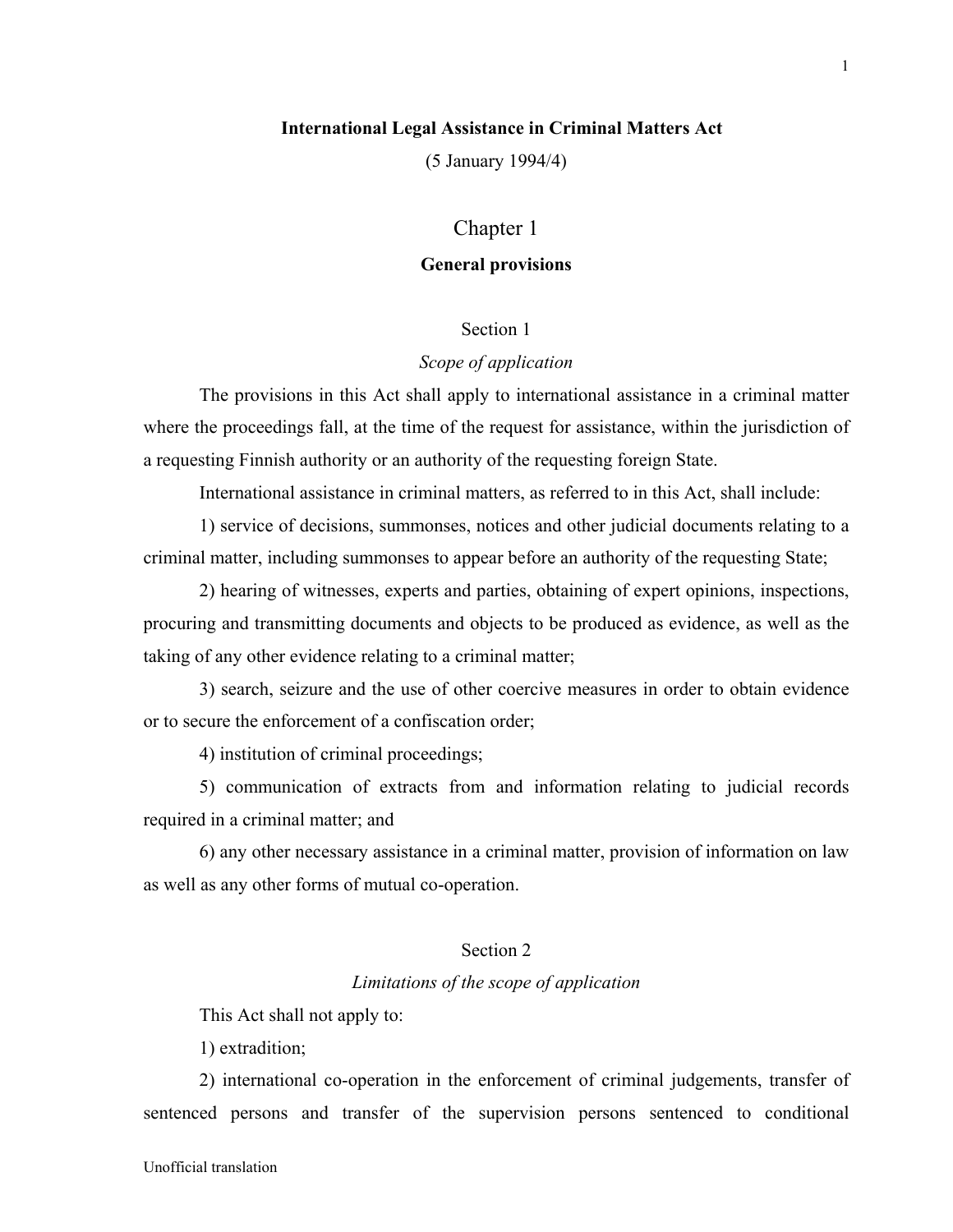punishment as well as those released on parole, and the enforcement of a sentence of a fine or the enforcement of a confiscation order; nor

3) temporary transfer of a person in custody to appear as a witness or for purposes of confrontation.

## Section 3

# *Central authority*

The Ministry of Justice shall act as Central Authority and discharge the duties falling within the scope of application of this Act.

As Central Authority the Ministry of Justice shall:

1) receive the requests for assistance transmitted by an authority of a foreign State;

2) carry out, either directly or through the competent Finnish authorities, the execution of the requests for assistance transmitted by authorities of a foreign State;

3) transmit the requests for assistance by the competent Finnish authorities to authorities of a foreign State; as well as

4) carry out translations of documents and to discharge other duties of the Central Authority.

# Section 4

# *Requests for assistance to Finnish authorities*

The request for assistance by an authority of a foreign State shall be transmitted to the Ministry of Justice or made directly to the authority competent to execute the request.

Where the request has been sent to the Ministry of Justice, the Ministry shall transmit it promptly to the authority competent to execute the request, unless the execution of the request falls within the competence of Ministry of Justice.

# Section 5

## *Requests for assistance to authorities of a foreign State*

A request for assistance may be made by the Ministry of Justice, a court, a prosecution authority and a pre-trial investigation authority.

The request shall be transmitted to the foreign State in compliance with the procedure provided by the foreign State and taking into account the provisions of the treaties in force between Finland and the foreign State. The request may be transmitted through the Ministry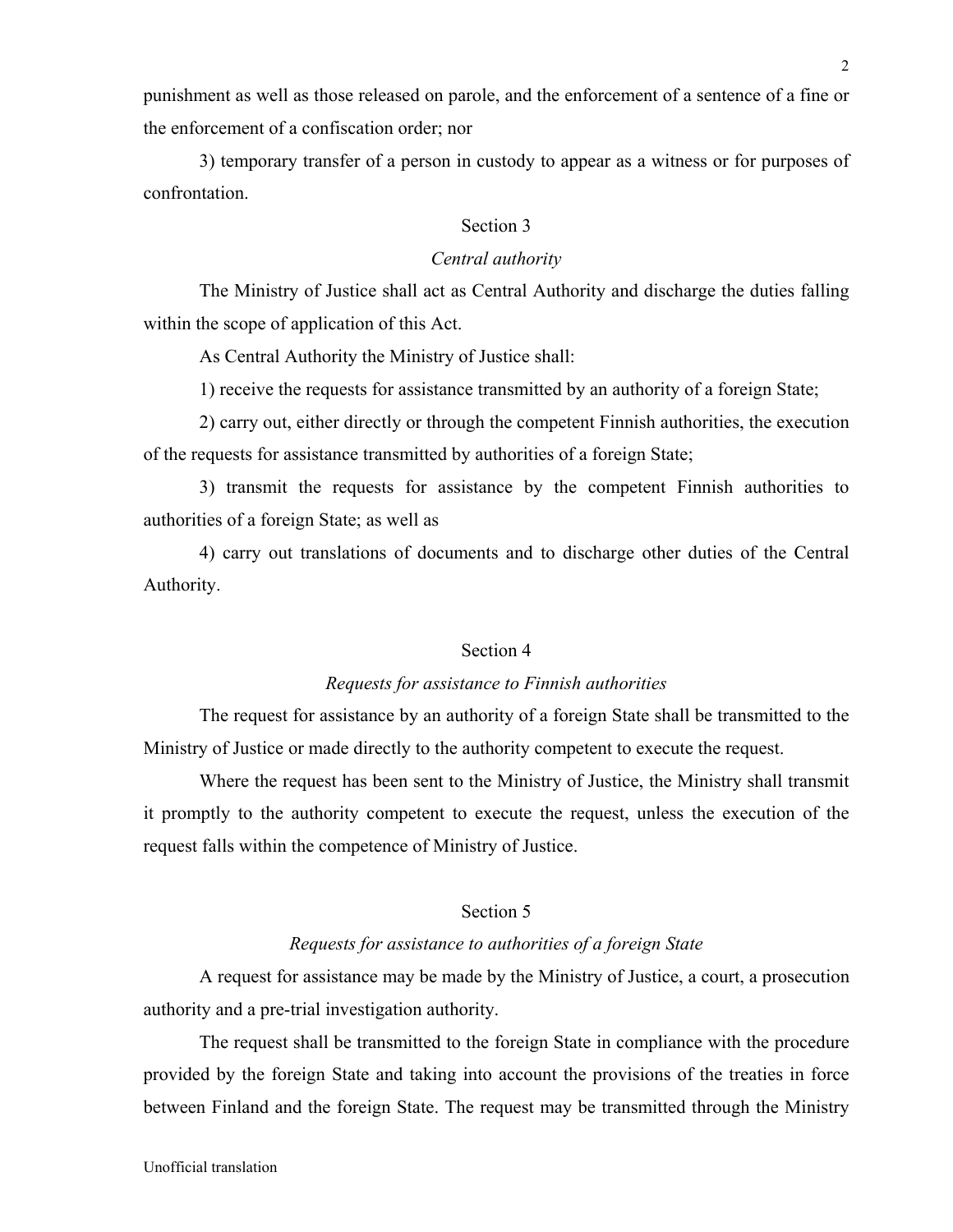of Justice, where the requesting authority may not transmit it directly to the competent authority of the foreign State or where the transmitting of the request through the Ministry of Justice is otherwise deemed to be appropriate. Where necessary, the Ministry of Justice may transmit the request to the foreign State through the Ministry for Foreign Affairs.

# Section 6

# *Issue of supplementary rules on channels of communication*

Supplementary rules on the procedure for making and receiving a request for assistance and on channels of communication shall be issued by Decree.

#### Chapter 2

# **Provision of assistance**

## Section 7

## *Form and content of requests*

A request for assistance transmitted by an authority of a foreign State to a Finnish authority may be made in writing, as a recording or orally; it may also be transmitted in an electronic message. Where the service of summons, notice, decision or other document is requested, the request shall be accompanied or supplemented by the document to be served. Where the authenticity of the request or any accompanying document is doubtful the Ministry of Justice or the competent authority may request for the necessary confirmation in writing. The request and the accompanying documents are exempt from legalisation or any similar formality.

The request shall, to the extent necessary for the proper execution of the request, indicate:

1) the authority making the request and the court or other authority where the criminal matter on which the request is based is subject to proceedings or investigations;

2) the object of and reason for the request;

3) the necessary information available on the persons concerned;

4) a description of the offence on which the request is based and the applicable provisions of criminal law;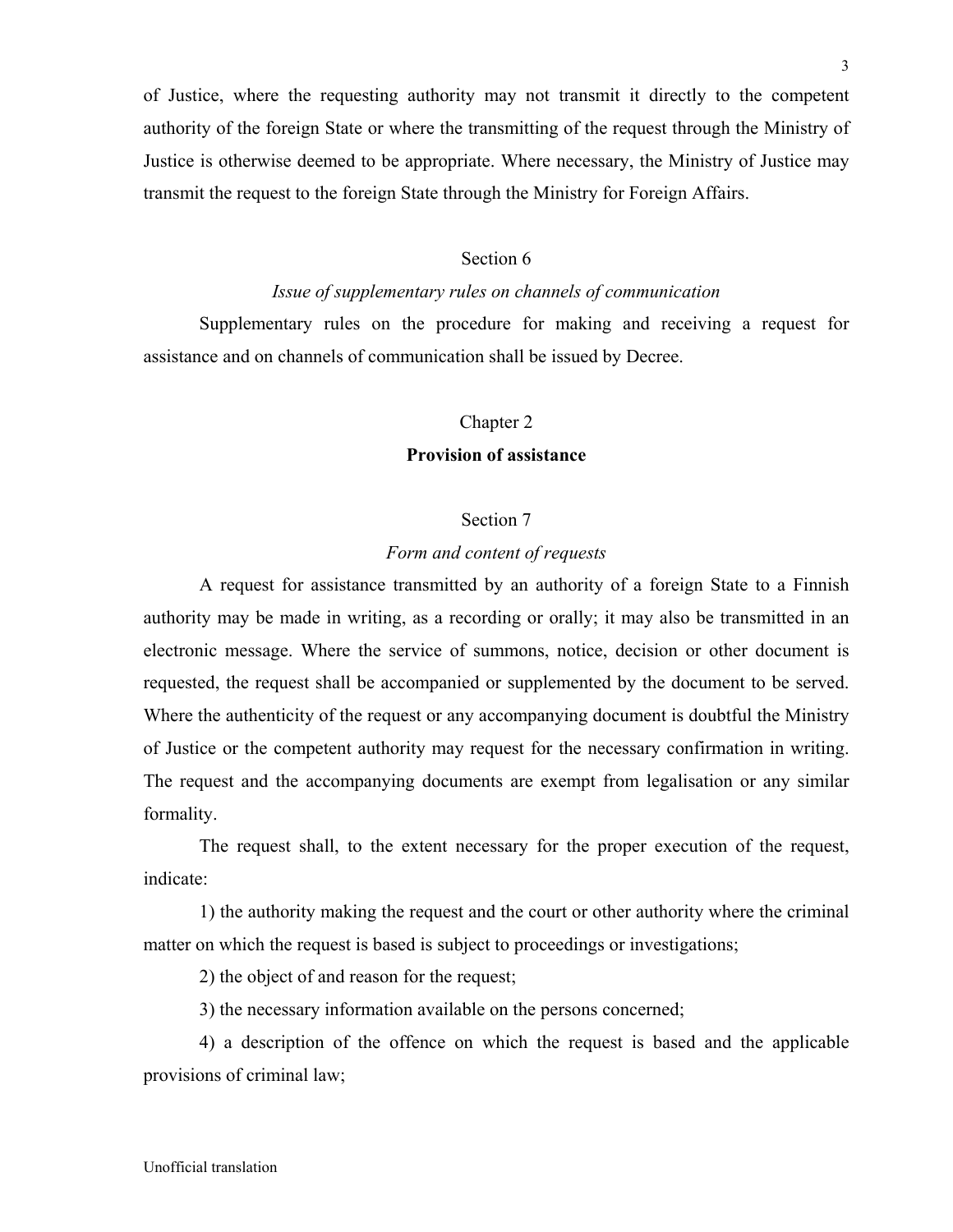5) a brief summary of the criminal act and the related facts, except where the service of a document is requested;

6) a description of the evidence sought and the information on documents and evidence; as well as

7) allowances and expenses to which a witness or expert requested to appear before an authority of the requesting State is entitled.

The request may be executed although the requirements provided for in paragraph 1 or 2 are not fully met, where the defects do not prevent the execution of the request.

# Section 8

## *Language and translations*

The request and the accompanying documents shall be in Finnish or in Swedish, or be accompanied by a translation into either of these languages. It may be enacted by Decree that the request and the accompanying documents may be in a foreign language.

A competent authority may execute a request for assistance even where the request and the related documents are in a foreign language provided by Decree or in another foreign language, provided that the execution of the request is not otherwise precluded according to this Act. However, the competent authority may refuse to execute the request, where the request and the documents are not in Finnish or in Swedish, nor accompanied by translations into these languages, if the authority deems that it does not have a sufficient understanding of the language used in the documents. The Ministry of Justice shall be responsible for carrying out translations from foreign languages into Finnish and Swedish as will be enacted by **Decree** 

A document to be served need not be accompanied by a translation where the service may be executed without a translation under section 17, paragraph 2.

# Section 9

# *Execution of requests*

The execution of the request shall be carried out in accordance with Finnish law, unless otherwise provided below. The request shall be executed promptly and the time limits set or implied in the request shall as far as possible be observed.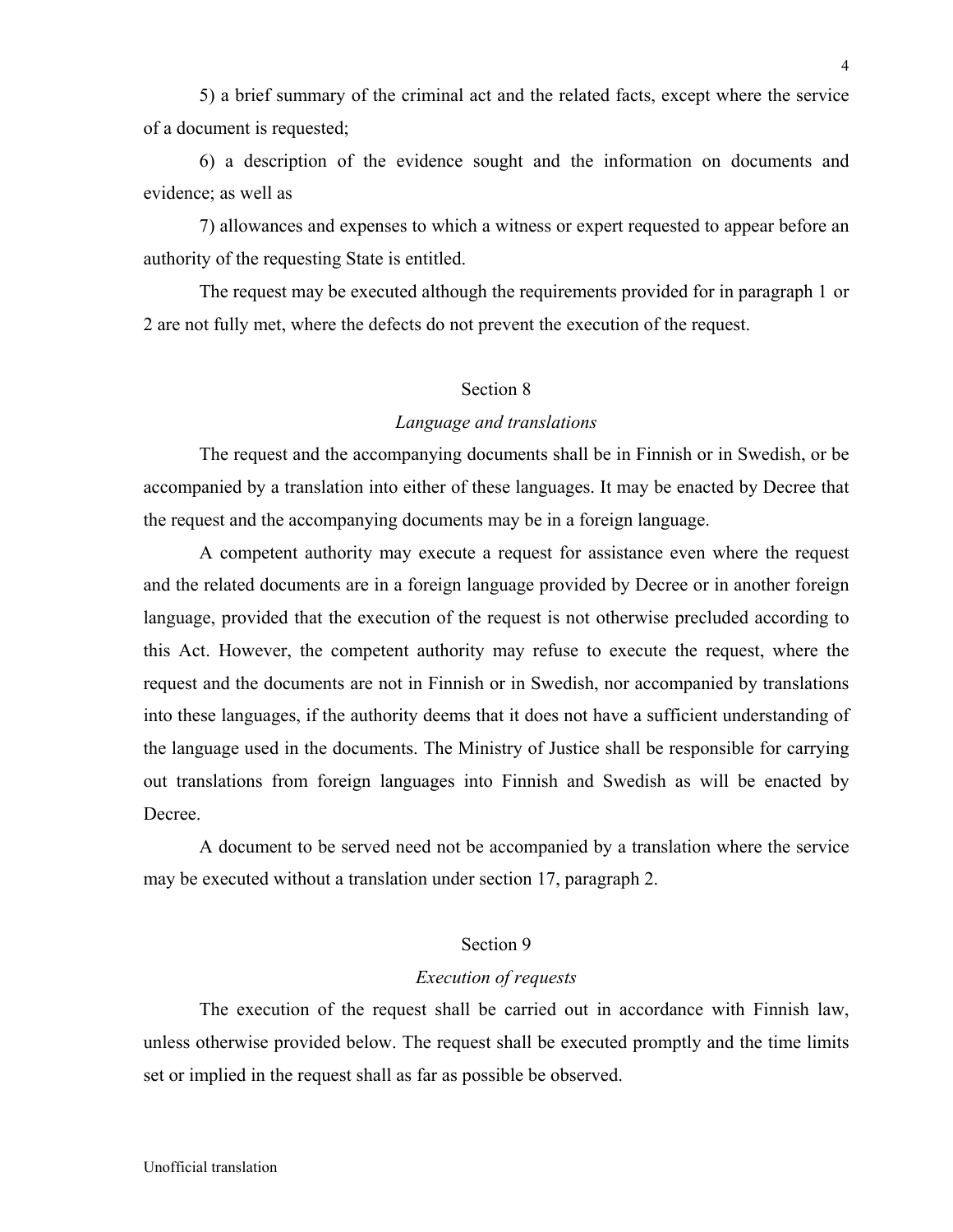Where the request or the accompanying documents are defective to the extent that the request cannot be executed, the requesting authority of the foreign State shall be promptly requested to supplement the request or to provide additional information.

Where the request cannot be executed or the execution of the request is delayed, the authority of the requesting foreign State shall be promptly notified thereof and be informed of the reasons of the non-compliance or the delay.

## Section 10

#### *Presence*

The competent authority of the requesting State, the parties as well as any other interested persons shall have the right to be present in accordance with Finnish law when witnesses, experts or parties are heard or another requested measure is carried out. An authority of the requesting State may, subject to the consent of the court or the pre-trial investigation authority, participate in court proceedings and the pre-trial investigation as well as put questions to the persons being examined.

On the request of an authority of the requesting State, the authority of the requesting State shall be notified of the time and place of the execution of requested measure well in advance, so that the authority, the parties and other interested persons may be present.

## Section 11

## *Compliance with a particular procedure specified in the request*

The request for assistance may be executed following a particular form or procedure specified in the request where such a form or procedure would not be incompatible with Finnish law.

Where the request cannot be executed in compliance with the procedure specified in the request, the authority of the requesting foreign State shall be promptly notified of the obstacles and inquired whether the request should nevertheless be executed.

## Section 12

#### *Mandatory grounds for refusal*

Assistance shall be refused, where the execution of the request would prejudice the sovereignty, the security or other essential interests of Finland.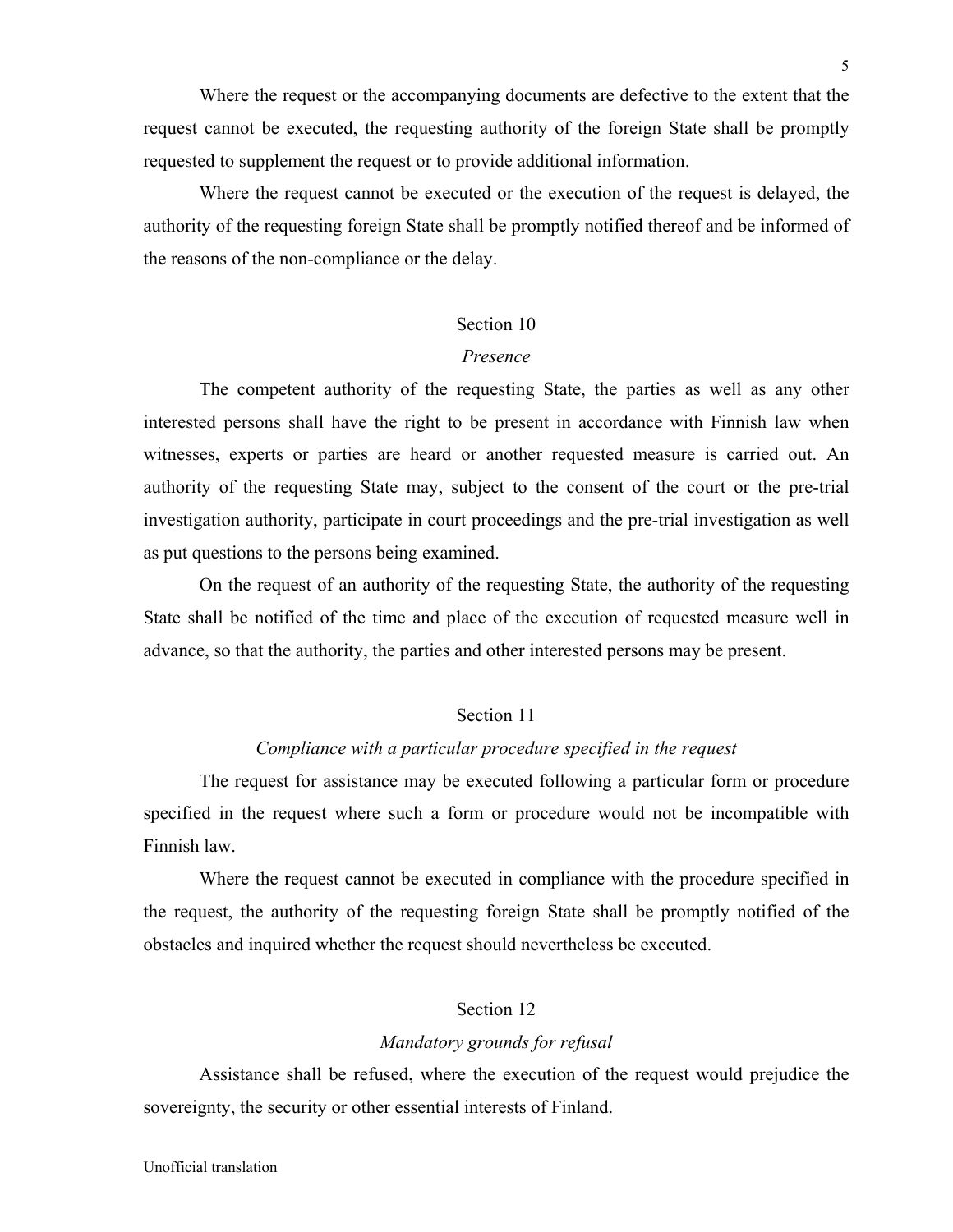Assistance shall be refused, where the execution of the request would be contrary to the principles of human rights and fundamental freedoms or otherwise contrary to Finnish public policy (*ordre public*).

# Section 13

# *Discretionary grounds for refusal*

Assistance may be refused, where:

1) the request relates to an offence that is of a political character or an offence under military law only;

2) the request relates to an offence, committed by a person who according to Finnish law could no longer be prosecuted by reason of lapse of time, pardon or by any other reason;

3) the request relates to an offence which in Finland or in a third State is subject to pre-trial investigations or under consideration of a prosecution authority or where court proceedings have been initiated;

4) the request relates to an offence for which the pre-trial investigations, prosecution or punishment, or any other punitive sanctions have been waived in Finland or in a third State;

5) the request relates to an offence in respect of which the offender has been sentenced or acquitted in Finland or in a third State; or

6) the execution of the request would, having regard to the nature of the offence, impose an unreasonable burden on the resources available.

The execution of the request may be postponed, if the execution of the request would cause inconvenience or delay in a criminal investigation, pre-trial investigations or court proceedings in Finland.

# Section 14

#### *Decisions to refuse assistance and appeal*

The decision to refuse assistance by virtue of section 12, paragraph 1 shall be made by the Ministry of Justice. In other cases the decision not to comply with the request for assistance shall be made by the authority competent to execute the request. Where the request for assistance has been transmitted to the Ministry of Justice as the Central Authority, the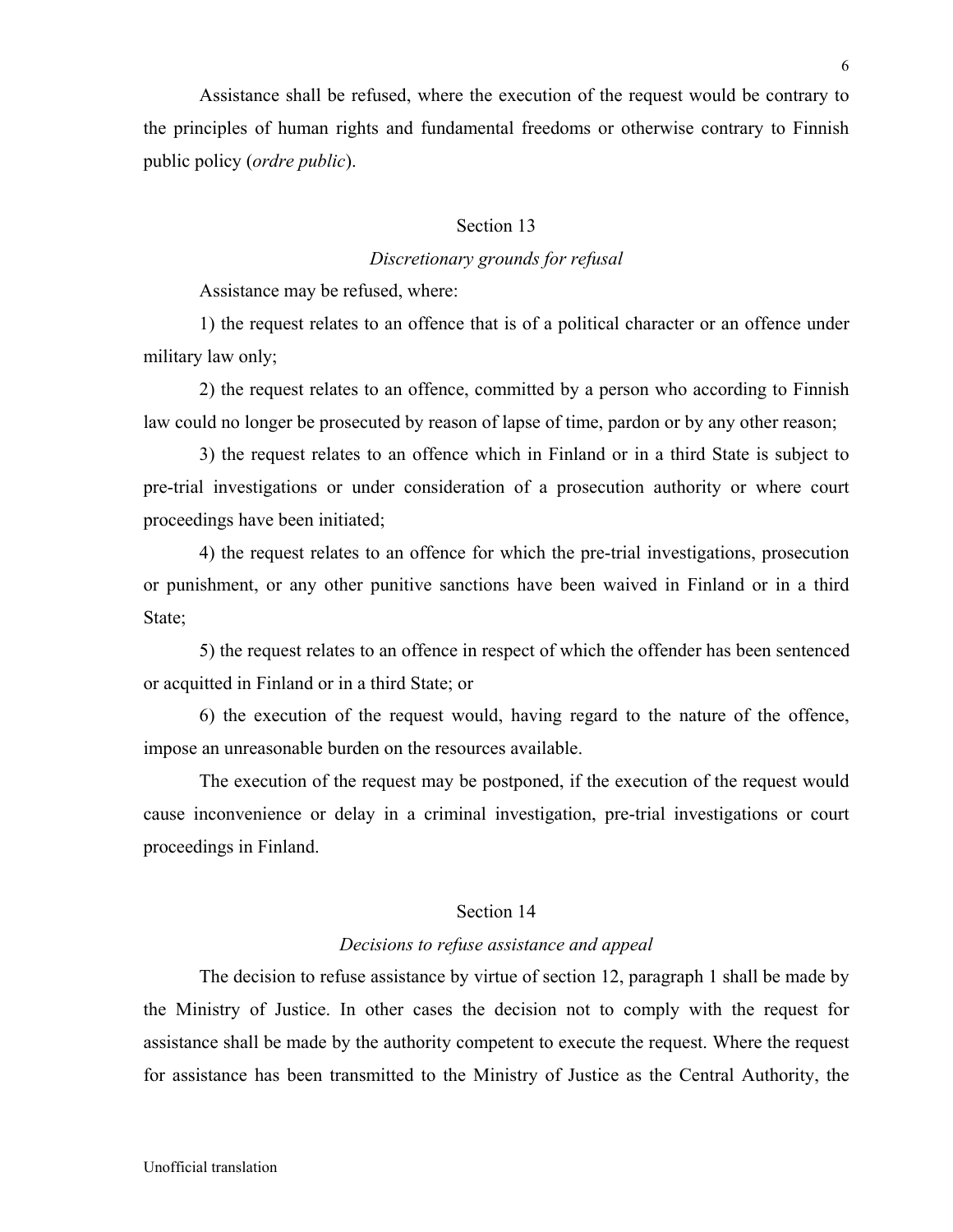Ministry may, instead of transmitting the request to the competent authority, decide that assistance shall be refused where it is evident that the request cannot be complied with.

Where the court of first instance has decided not to comply with the request for assistance, the Ministry of Justice may submit the matter to the Court of Appeal. Where the Court of Appeal decides that the assistance requested shall be refused, the Ministry of Justice may directly submit the matter to the Supreme Court. In other cases a decision to the refuse assistance shall not be subject to appeal.

## Section 15

## *Restrictions on coercive measures*

Where coercive measures are requested or where the request otherwise involves the use of coercive measures under the Coercive Measures Act (1987/450), such measures shall not be used, where not permitted under Finnish law had the offence to which the request relates been committed in Finland in similar circumstances.

A suspect or a defendant in criminal proceedings pending in the requesting State who is requested to be examined in Finland in pre-trial investigations or in court may not be arrested, detained or subjected to a travel ban for the acts or omissions constituting the offence specified in the request.

Where the request relates to the service of a summons to appear before an authority of a foreign State, a Finnish authority may not order the person summoned to obey the summons nor use any measures of compulsion in cases of failure to appear. The duty of witnesses and other persons to obey a summons issued by a court of another Nordic State is governed by the Act on the Duty to Appear Before the Court of Another Nordic Country in Certain Cases (1975/349).

# Section 16

## *Refusal of assistance due to the absence of reciprocity*

The Ministry of Justice may decide that assistance be refused, where the requesting State would not afford corresponding assistance pursuant to a request for assistance made by a Finnish authority.

# Chapter 3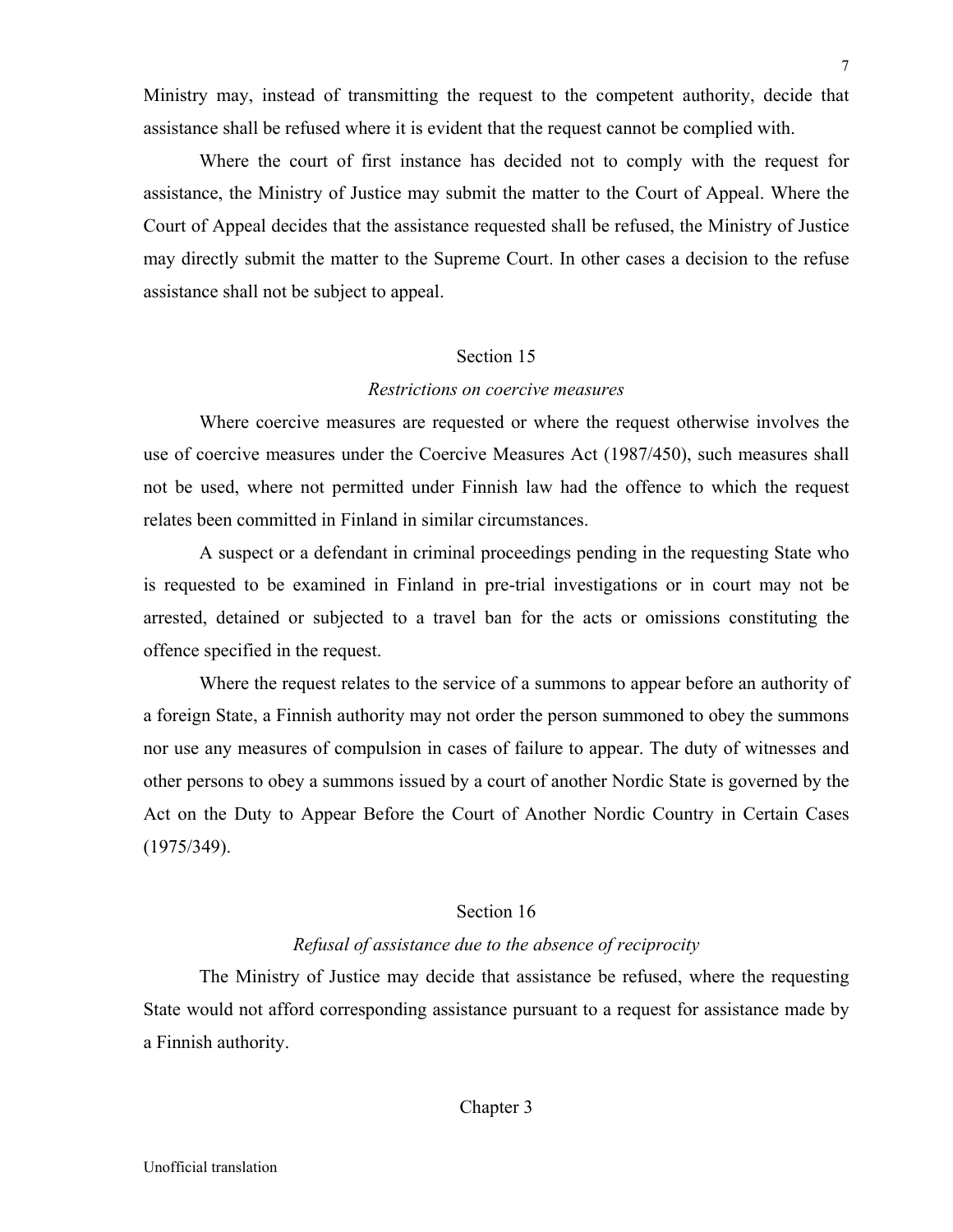## **Specific provisions on the provision of assistance**

#### Section 17

#### *Service*

The service of a document shall be effected in accordance with Finnish law for the service of a corresponding document, or in compliance with a particular method specified in the request, unless such a method would be incompatible with Finnish law. Proof of service shall be given by means of a certificate stating the date, place and method of service, the person on whom the document has been served and the person to whom the document has been delivered.

A document shall be served in accordance with paragraph 1, if the document to be served is in Finnish or in Swedish or accompanied by a translation to either of these languages. In other cases the service may be carried out by delivery of the document to the addressee who accepts it voluntarily. However, the service may be carried out in accordance with paragraph 1, where it is evident that the addressee has a sufficient understanding of the language of the document or the accompanying translation.

Supplementary rules on the service of documents shall be issued by Decree.

## Section 18

#### *Refusal to serve a summons*

The service of a summons requiring the appearance of a person may be refused, where the summons and the accompanying documents have not been transmitted to the requested Finnish authority by a reasonable time before the date set for appearance. The service may nevertheless be effected, if the person on whom the document is to be served accepts it voluntarily.

## Section 19

#### *Request to initiate criminal proceedings*

Criminal proceedings may be initiated in Finland in accordance with the rules of Finnish law on the exercise of jurisdiction in criminal cases pursuant to a request made under this Act by an authority of a foreign State.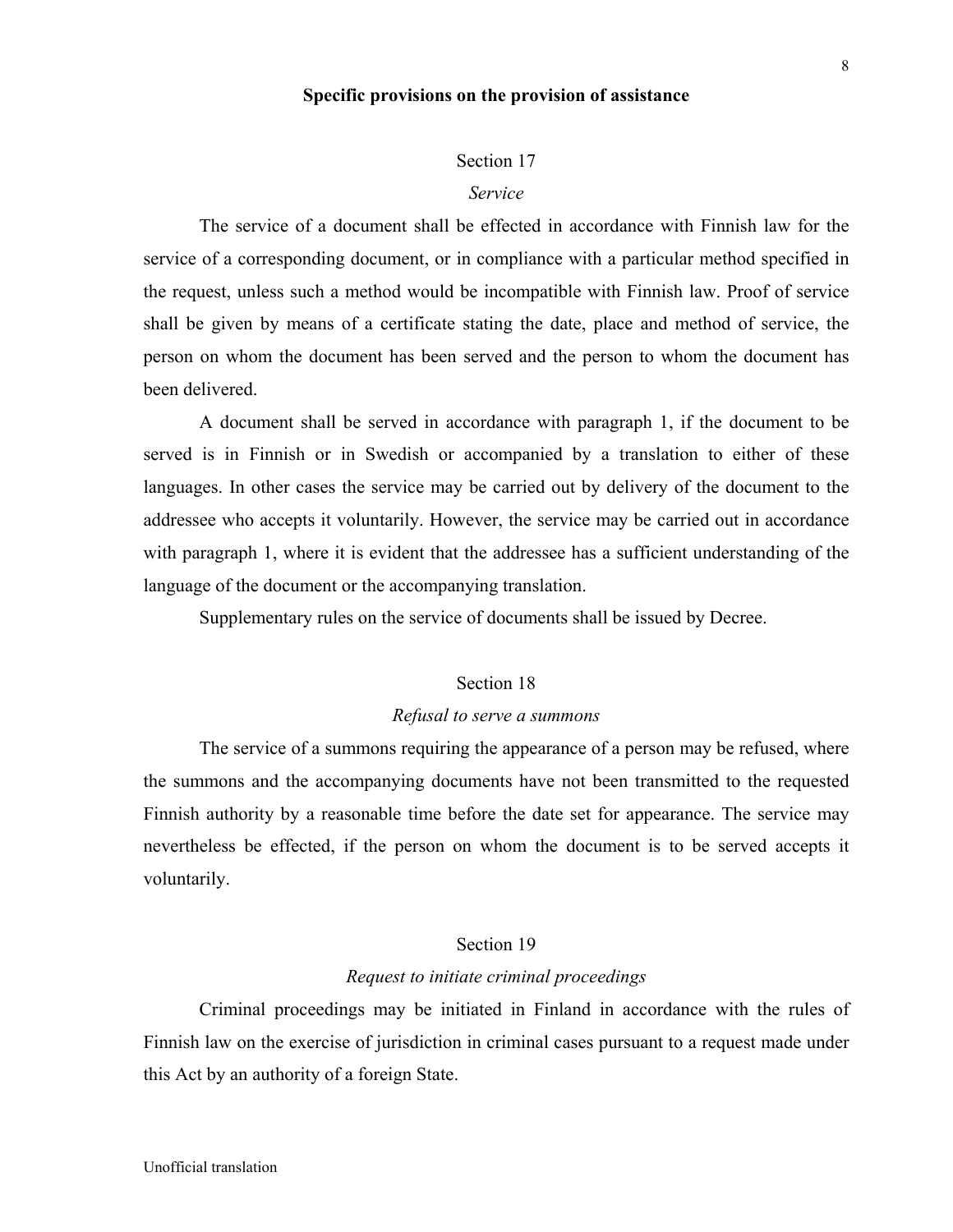#### Section 20

# *Taking of evidence and obtaining statements of persons in a court of law*

Where the request for assistance made by an authority of a foreign State relates to the hearing of witnesses or experts, the production of documents and records, the arrangement of inspections or the production of any other materials to be used as evidence, or the hearing of the parties, and the execution of the request falls within the functions of the judiciary, the evidence shall be taken in the court of first instance where:

1) criminal proceedings are pending in a court of the requesting foreign State; or

2) it has been requested that the evidence be taken in a court.

The evidence shall be taken in the court of first instance of the district where the person to be examined is domiciled or habitually resident, or where the evidence can otherwise be taken in an appropriate way. A public prosecutor shall be present at the hearing, where deemed necessary by the court. The taking of evidence shall, where applicable, be governed by the Finnish law on proceedings in criminal matters.

# Section 21

# *Taking of evidence and hearing of parties in pre-trial investigations*

In cases other than those referred to in section 20 evidence shall be taken and the parties and other persons examined by the competent pre-trial investigation authority. The provisions on the pre-trial investigation of an offence shall otherwise apply to the procedure, where applicable.

#### Section 22

#### *Refusal to give evidence*

A witness or expert who appears before a court or a person who appears before a pre-trial investigation authority pursuant to a request made by an authority of a foreign State, shall be entitled to refuse to give evidence or make a statement, in so far as the person has a privilege or duty to refuse to give evidence or make a statement under Finnish law or the law of the requesting State. The law of the foreign State shall be taken into account, if the privilege or duty to refuse to give evidence has been indicated in the request for assistance made by the foreign State or if such information is supplied by the requesting authority upon the request of a Finnish court or pre-trial investigation authority, or if the privilege or duty otherwise is known to the court or to the pre-trial investigation authority.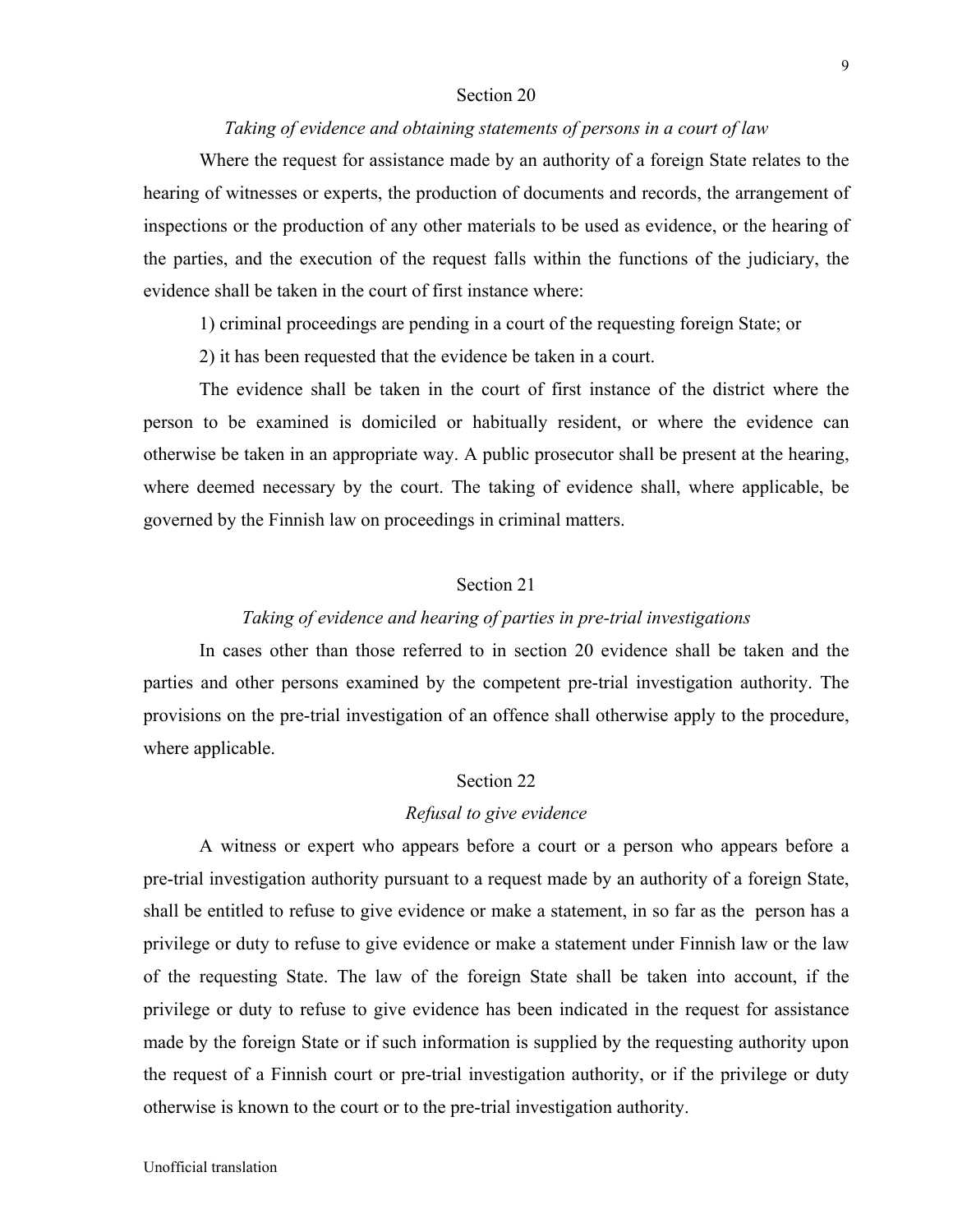# Section 23

# *Use of coercive measures to obtain evidence or to secure the enforcement of a confiscation order*

Search and seizure, telecommunications interception, telecommunications monitoring and technical surveillance to obtain evidence as well as identification of persons may be carried out pursuant to a request for assistance made by an authority of a foreign State, if this has been requested or deemed necessary in the execution of the request (changed by Act No 406/1995).

Coercive measures may be used upon the request of an authority of a foreign State for the purpose of securing the enforcement in Finland of a confiscation order made or to be made in the requesting foreign State where the order is, or would be, enforceable in Finland.

The use of coercive measures shall be governed by section 15, paragraph 1 of this Act and by the Coercive Measures Act.

# Section 24

## *Communication of information from judicial records*

On the request of an authority of a foreign State information from judicial records may be communicated in criminal matters to the requesting authority in accordance with this Act, under the same conditions as to Finnish authorities. The information from judicial records shall be provided by the Ministry of Justice.

# Section 25

## *Costs and expenses*

No payment of the costs or expenses incurred in the execution of the request may be required from the requesting foreign State, unless otherwise provided by Decree.

# Chapter 4

# **Specific provisions on the request for assistance made to a foreign State**

## Section 26

# *Declaration of reciprocity*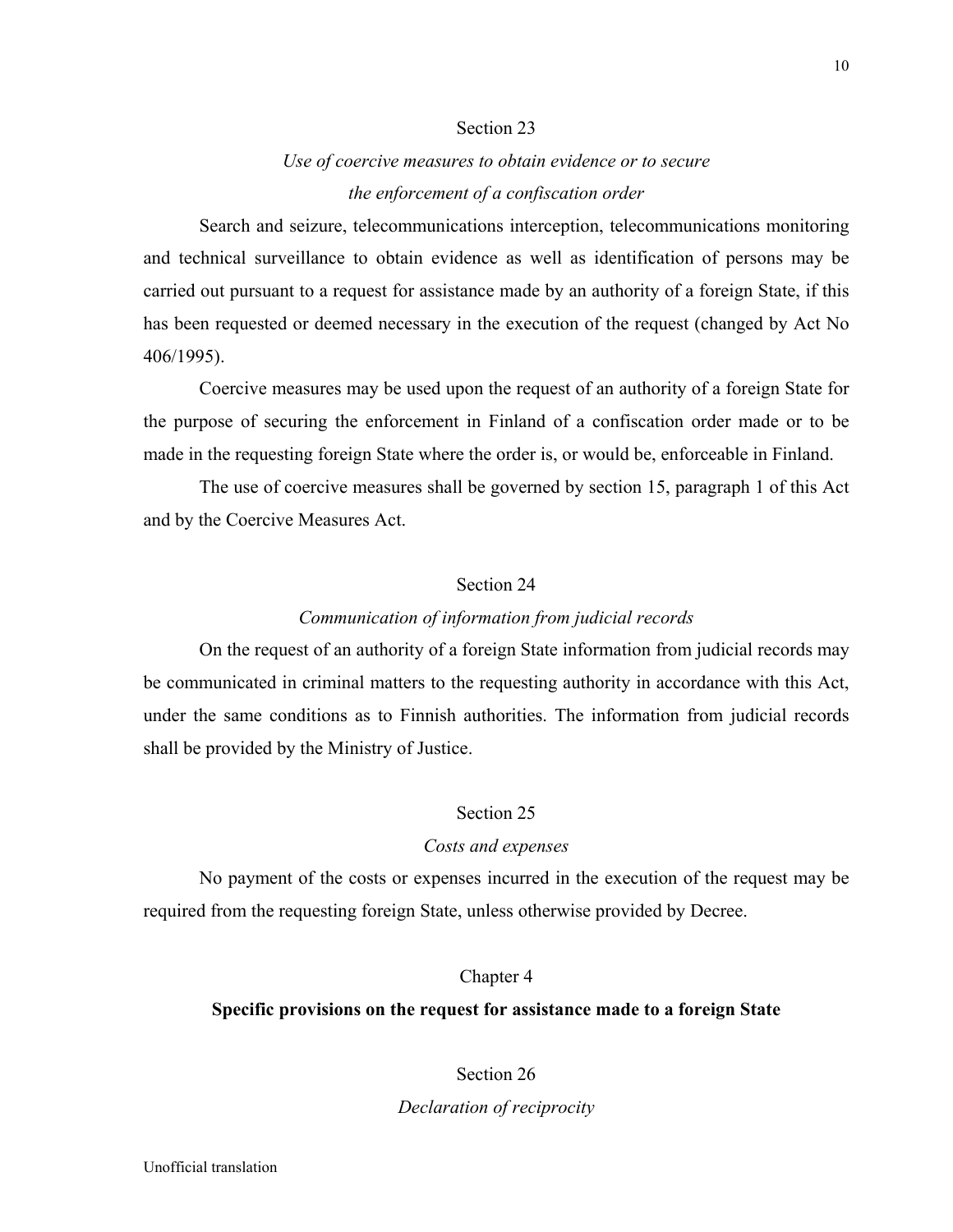When making a request for assistance to an authority of a foreign State the Ministry of Justice may, where necessary, declare that Finnish authorities will in a corresponding case provide assistance to the requested foreign State.

### Section 27

# *Secrecy, confidentiality and restrictions on the use of information*

Where a Finnish authority makes a request for assistance to an authority of a foreign State, the provisions of Finnish law shall apply to the secrecy of documents and other records, confidentiality as well as to access to information by the parties and public authorities.

In addition to paragraph 1, the provisions in a treaty in force between Finland and the foreign State and the conditions set by the foreign State shall apply on secrecy, confidentiality, restrictions on the use of information and the return or destruction of the material provided by the requested State.

## Section 28

#### *Refusal to give evidence*

A witness or expert who appears before a court or a person who appears before a pre-trial investigation authority pursuant to a request made by a Finnish authority, shall be entitled to refuse to give evidence or make a statement, in so far as the person has a privilege or duty to refuse to give evidence or make a statement under Finnish law or the law of the requested foreign State. The law of the foreign State shall be taken into account, if the privilege or duty has been indicated in the reply made by the authority of the foreign State to the request by the Finnish authority, or if such information is supplied by the requested upon the request of a Finnish court or pre-trial investigation authority, or if the privilege or duty is otherwise known by the court or the pre-trial investigation authority.

The immunity of witnesses, experts, parties, or persons to be examined in pre-trial investigations, who appear pursuant to a request for assistance under this Act by a Finnish authority shall be governed by the Immunities of Persons Participating in Proceedings or Pre-trial Investigations Act (1994/11).

#### Chapter 5

## **Supplementary rules and instructions and the entry into force of the Act**